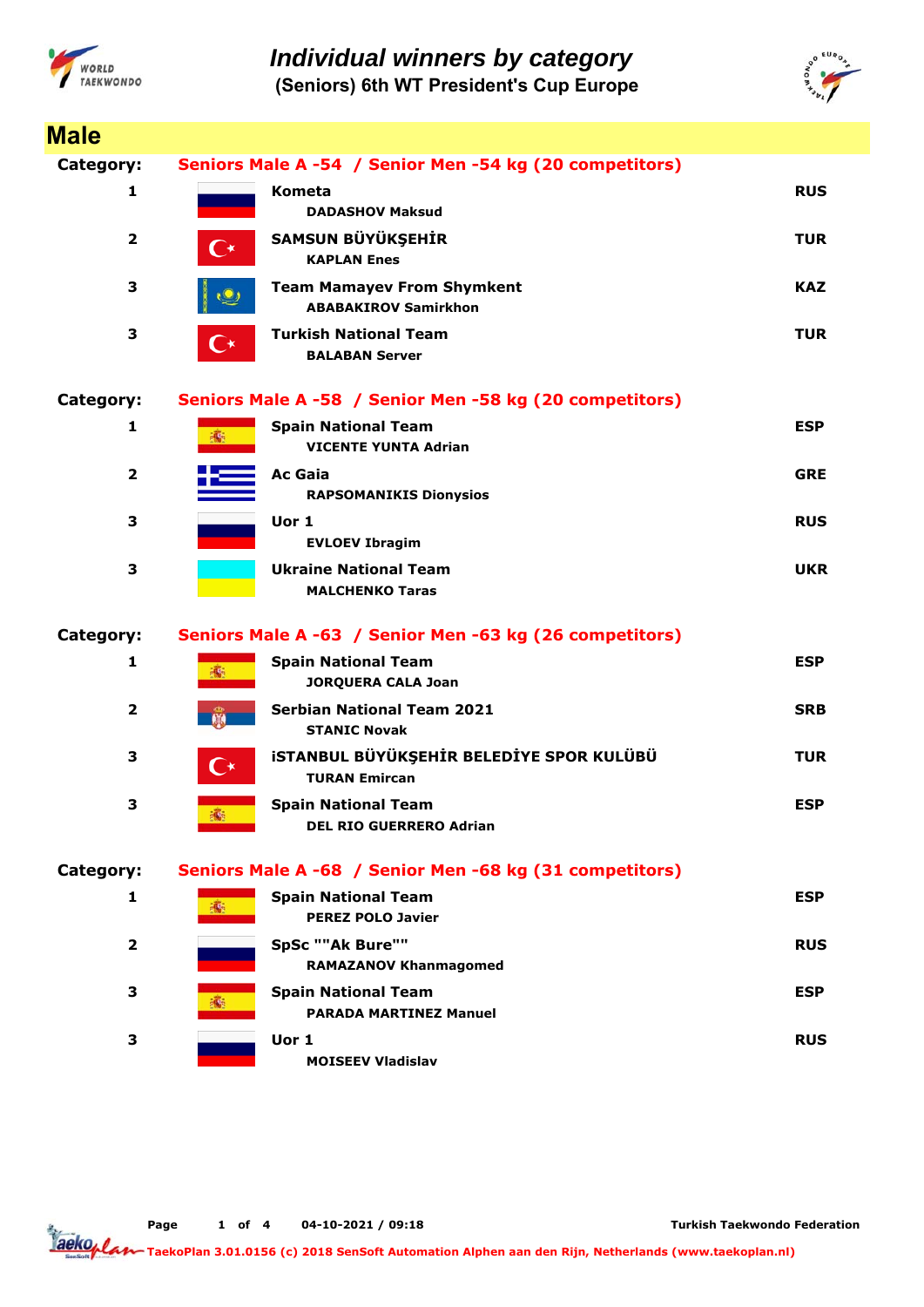

*Individual winners by category*

**(Seniors) 6th WT President's Cup Europe**



| <b>Male</b>             |                                                         |                                                               |            |  |  |
|-------------------------|---------------------------------------------------------|---------------------------------------------------------------|------------|--|--|
| Category:               | Seniors Male A -74 / Senior Men -74 kg (24 competitors) |                                                               |            |  |  |
| 1                       | 46                                                      | <b>Spain National Team</b><br><b>QUESADA BARRERA Daniel</b>   | <b>ESP</b> |  |  |
| $\overline{\mathbf{2}}$ |                                                         | <b>Serbian National Team 2021</b><br><b>TAKOV Stefan</b>      | <b>SRB</b> |  |  |
| 3                       | $\mathsf{C}^\star$                                      | <b>Turkish Olympic Team</b><br><b>DAG Baris</b>               | <b>TUR</b> |  |  |
| 3                       |                                                         | Uor 1<br><b>KRIVEYCHENKO Nikita</b>                           | <b>RUS</b> |  |  |
| Category:               | Seniors Male A -80 / Senior Men -80 kg (18 competitors) |                                                               |            |  |  |
| $\mathbf{1}$            |                                                         | <b>Ukraine National Team</b><br><b>KOSTENEVYCH Kostiantyn</b> | <b>UKR</b> |  |  |
| $\overline{\mathbf{2}}$ |                                                         | <b>Usa Academy Team</b><br><b>NICKOLAS Carl Alan</b>          | <b>USA</b> |  |  |
| 3                       | ( ∗                                                     | <b>Turkish Olympic Team</b><br><b>KARA Yusuf</b>              | <b>TUR</b> |  |  |
| 3                       |                                                         | <b>Spain National Team</b><br><b>CINTADO ARTECHE Jon</b>      | <b>ESP</b> |  |  |
| Category:               |                                                         | Seniors Male A -87 / Senior Men -87 kg (17 competitors)       |            |  |  |
| 1                       |                                                         | <b>Italy National Team</b><br><b>BOTTA Roberto</b>            | <b>ITA</b> |  |  |
| $\overline{2}$          |                                                         | <b>Macedonian National Team</b><br><b>DODEVSKI Filip</b>      | MKD        |  |  |
| 3                       |                                                         | <b>Spain National Team</b><br><b>ROS GOMEZ Daniel</b>         | <b>ESP</b> |  |  |
| 3                       |                                                         | <b>Tatarstan Team</b><br><b>KAMALOV Rafael</b>                | <b>RUS</b> |  |  |
| Category:               |                                                         | Seniors Male A +87 / Senior Men +87 kg (11 competitors)       |            |  |  |
| 1                       | $\mathsf{C}^\star$                                      | <b>Turkish Olympic Team</b><br><b>ATESLI Emre Kutalmis</b>    | <b>TUR</b> |  |  |
| $\overline{\mathbf{2}}$ |                                                         | <b>Samara Team</b><br><b>AIUKAEV Rafail</b>                   | <b>RUS</b> |  |  |
| 3                       |                                                         | <b>Ukraine National Team</b><br><b>HARBAR Andrii</b>          | <b>UKR</b> |  |  |
| 3                       | $\mathsf{C}^\star$                                      | <b>Ilbank SK</b><br><b>ACIKGOZ Muhammed Emin</b>              | <b>TUR</b> |  |  |

**Page o 2 f 4 04-10-2021 / 09:18**

**Turkish Taekwondo Federation**

Tackoplan **TaekoPlan 3.01.0156 (c) 2018 SenSoft Automation Alphen aan den Rijn, Netherlands (www.taekoplan.nl)**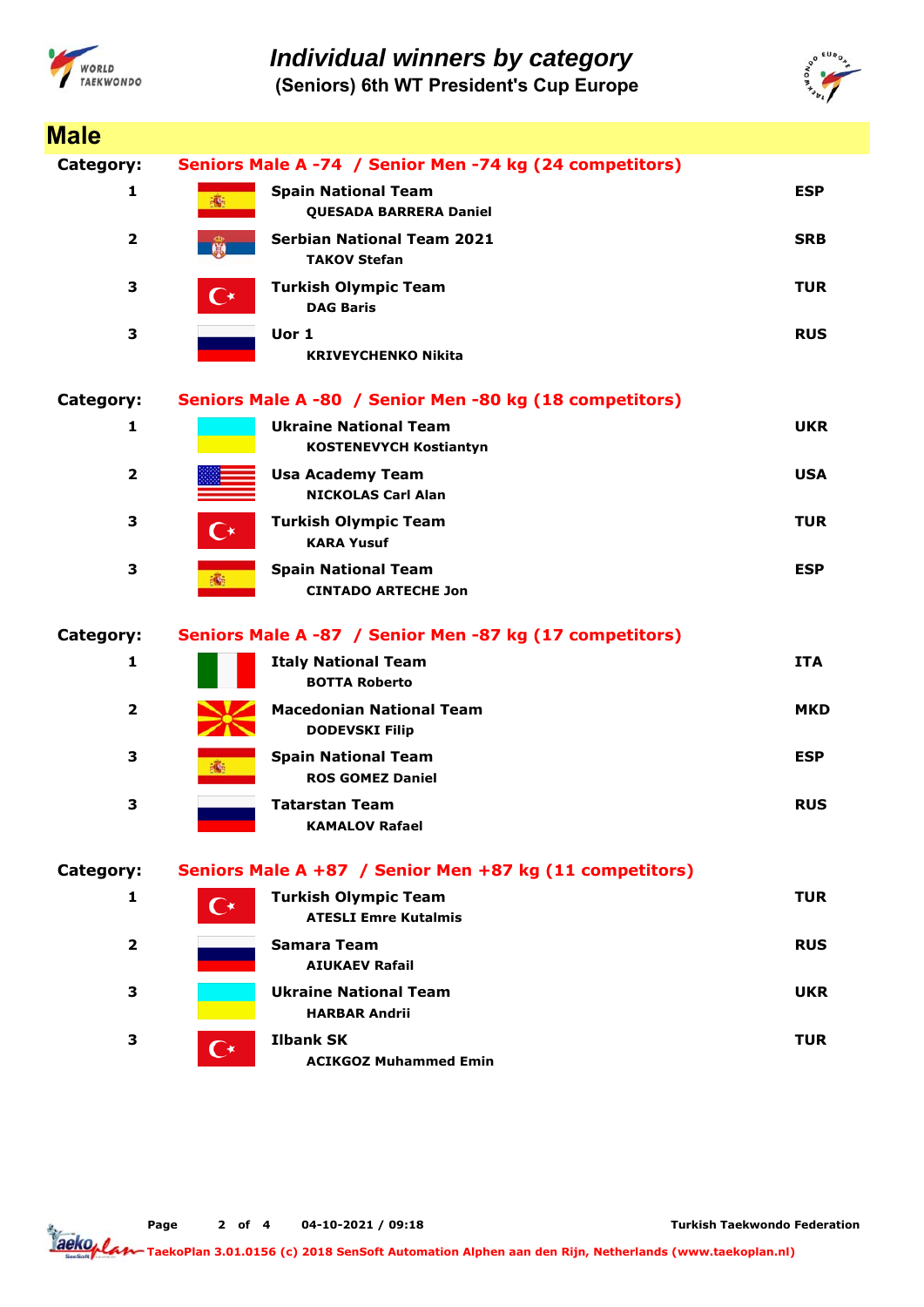



| <b>Female</b>           |                                                             |                                                                |            |  |  |
|-------------------------|-------------------------------------------------------------|----------------------------------------------------------------|------------|--|--|
| Category:               | Seniors Female A -46 / Senior Women -46 kg (20 competitors) |                                                                |            |  |  |
| 1                       |                                                             | Sports club ""Put""<br><b>MEDVEDEVA Larisa</b>                 | <b>RUS</b> |  |  |
| $\overline{\mathbf{2}}$ | С∗                                                          | <b>Turkish National Team</b><br><b>GOGEBAKAN Emine</b>         | <b>TUR</b> |  |  |
| 3                       |                                                             | Kometa<br><b>ARTAMONOVA Anastasija</b>                         | <b>RUS</b> |  |  |
| 3                       |                                                             | <b>Usa Academy Team</b><br><b>RODRIGUEZ Monique</b>            | <b>USA</b> |  |  |
| Category:               |                                                             | Seniors Female A -49 / Senior Women -49 kg (14 competitors)    |            |  |  |
| 1                       |                                                             | <b>TKD Gladbeck</b><br><b>CELIK Sueheda</b>                    | <b>GER</b> |  |  |
| $\overline{\mathbf{2}}$ |                                                             | Sports club ""Put""<br><b>MEDVEDEVA Galina</b>                 | <b>RUS</b> |  |  |
| 3                       | $\mathsf{C}^\star$                                          | <b>Turkish National Team</b><br>YAGCI Sila Ezgi                | <b>TUR</b> |  |  |
| 3                       | $\mathbf{C}^{\star}$                                        | <b>Turkish Olympic Team</b><br><b>YILDIRIM Rukiye</b>          | <b>TUR</b> |  |  |
| Category:               |                                                             | Seniors Female A -53 / Senior Women -53 kg (22 competitors)    |            |  |  |
| 1                       | ⊆∗                                                          | MAMAK BELEDİYESİ GENÇLİK VE SPOR KULÜBÜ<br><b>DINCEL Merve</b> | <b>TUR</b> |  |  |
| $\mathbf{2}$            |                                                             | TSV Dachau 1865<br><b>AYDIN Ela</b>                            | <b>GER</b> |  |  |
| 3                       | $\mathsf{C}^\star$                                          | <b>Turkish National Team</b><br><b>OZTABAK Elif Ilgin</b>      | <b>TUR</b> |  |  |
| 3                       | $\mathbf{C}^{\star}$                                        | <b>Turkish Olympic Team</b><br><b>AGRIS Zeliha</b>             | <b>TUR</b> |  |  |
| Category:               |                                                             | Seniors Female A -57 / Senior Women -57 kg (20 competitors)    |            |  |  |
| 1                       |                                                             | <b>Usa Academy Team</b><br><b>DILLON Faith</b>                 | <b>USA</b> |  |  |
| $\overline{\mathbf{2}}$ | $\mathbf{C}^{\star}$                                        | <b>Turkish National Team</b><br><b>POLAT Gulse</b>             | <b>TUR</b> |  |  |
| 3                       | C∗                                                          | <b>Turkish National Team</b><br><b>GENEZ Beyza Nur</b>         | <b>TUR</b> |  |  |
| 3                       |                                                             | Osvit<br><b>SPEHAR Lea</b>                                     | <b>CRO</b> |  |  |

**Page o 3 f 4 04-10-2021 / 09:18**

**Turkish Taekwondo Federation**

Tackoplan **TaekoPlan 3.01.0156 (c) 2018 SenSoft Automation Alphen aan den Rijn, Netherlands (www.taekoplan.nl)**